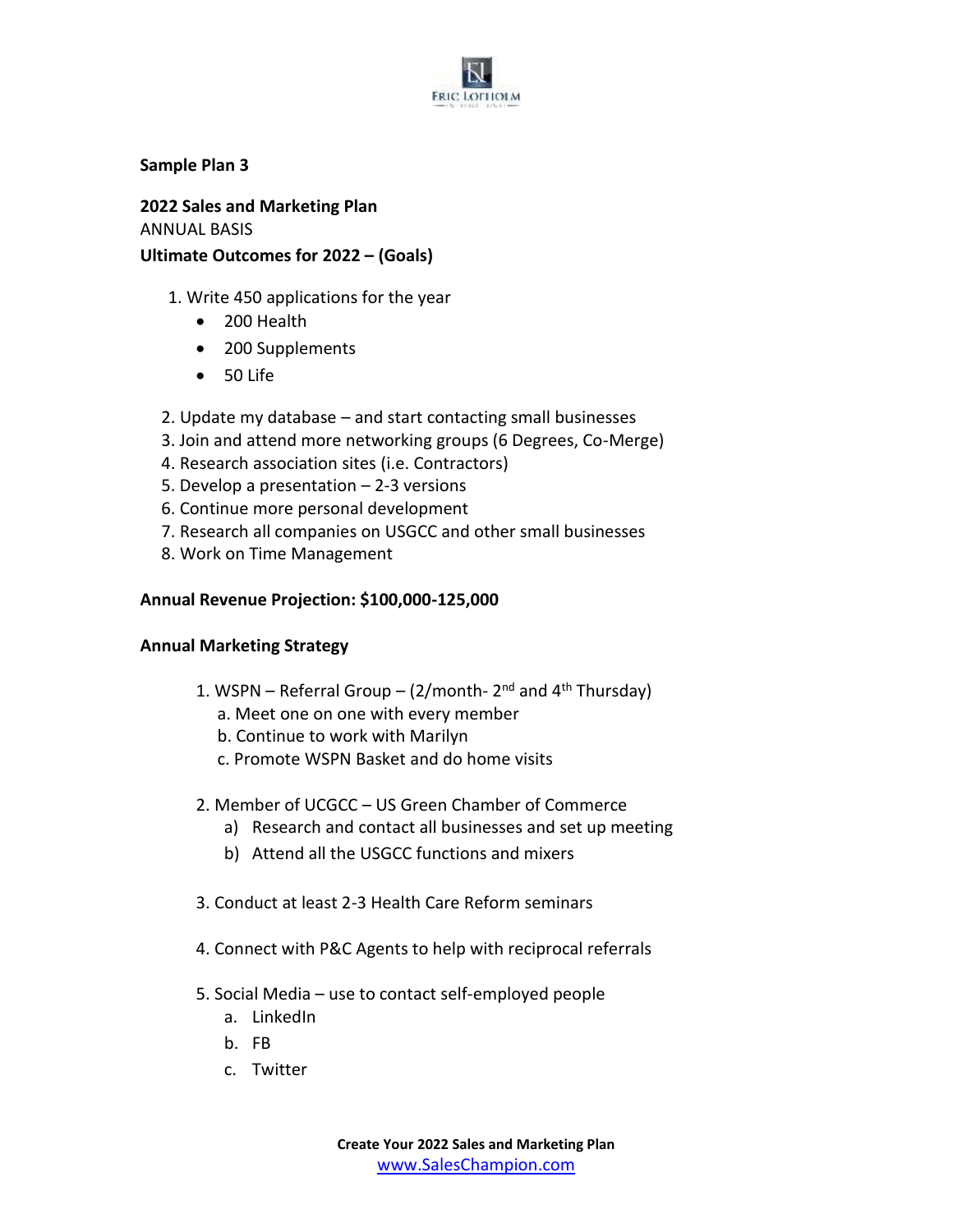

6. Make 200 phone calls a week - calling USGCC members, from my database and all the business cards I have generated – from referral groups, networking, seminars, HH, fairs, tradeshows

7. Develop Strategy to connect to Hera Hub – co-working space

## **MONTHLY BASIS**

#### **January 2022**

Ultimate Outcome: 37-38 applications Monthly Revenue: \$12,000 Marketing Strategy

- 200 calls/week
- 30-40 walk/talks/week
- 2 -3 Networking events/week
- Email Campaign 100/week
- Social Media LinkedIn, FB 20-30 contacts/week

## **February 2022**

Ultimate Outcome: 35 applications Monthly Revenue: \$10,000 Marketing Strategy

- 200 calls/week
- 30-40 walk/talks/week
- 2 -3 Networking events/week
- Email Campaign 100/week
- Social Media LinkedIn, FB 20-30 contacts/week

## **March 2022**

Ultimate Outcome: 37 applications Monthly Revenue: \$12,000 Marketing Strategy

- 200 calls/week
- 30-40 walk/talks/week
- 2 -3 Networking events/week
- Email Campaign 100/week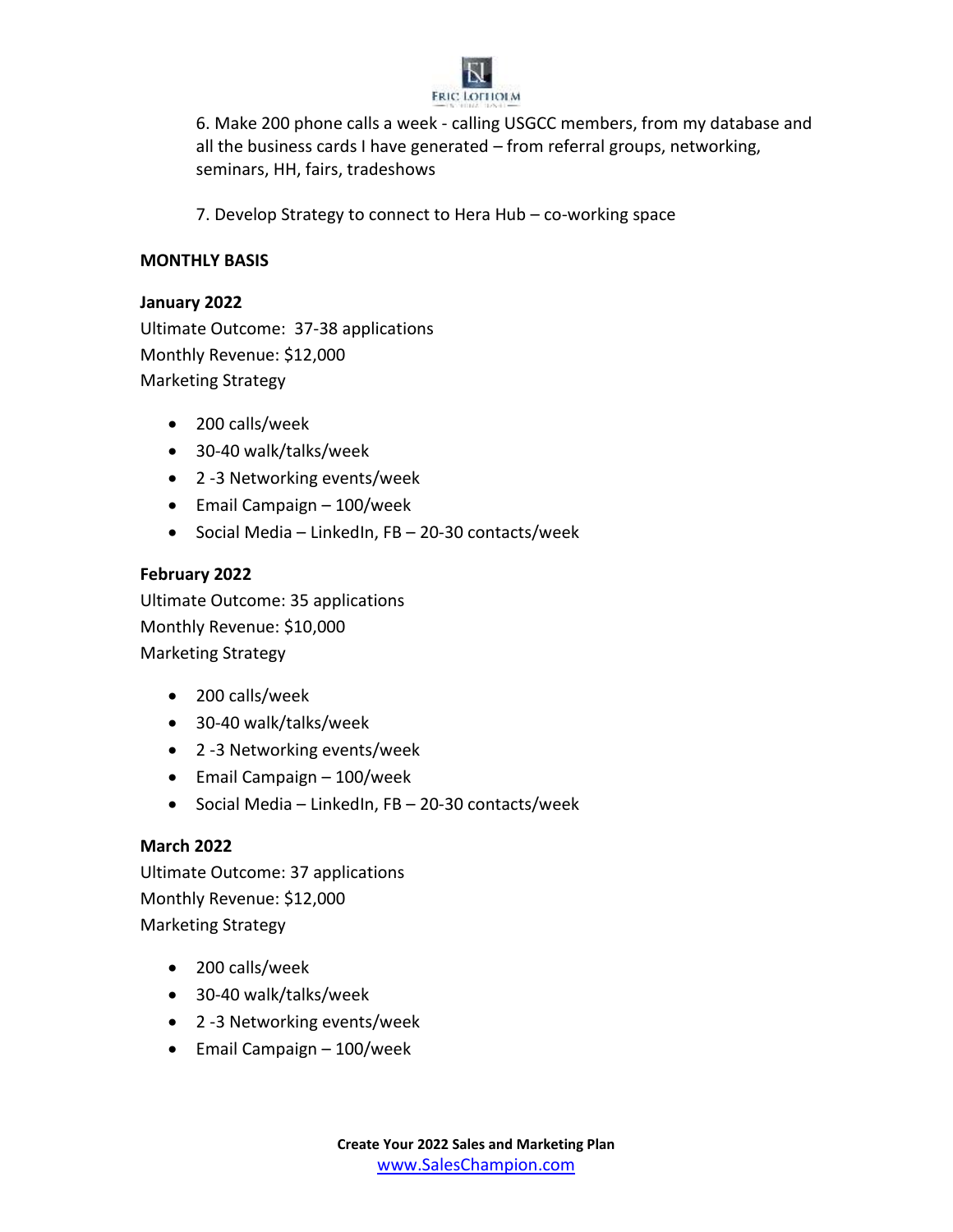

# **April 2022**

Ultimate Outcome: 37 applications Monthly Revenue: \$12,000 Marketing Strategy

- 200 calls/week
- 30-40 walk/talks/week
- 2 -3 Networking events/week
- Email Campaign 100/week
- Social Media LinkedIn, FB 20-30 contacts/week

### **May 2022**

Ultimate Outcome: 37 applications Monthly Revenue: \$12,000 Marketing Strategy

- 200 calls/week
- 30-40 walk/talks/week
- 2 -3 Networking events/week
- Email Campaign 100/week
- Social Media LinkedIn, FB 20-30 contacts/week

## **June 2022**

Ultimate Outcome: 35 applications Monthly Revenue: \$10,000 Marketing Strategy

- 200 calls/week
- 30-40 walk/talks/week
- 2 -3 Networking events/week
- Email Campaign 100/week
- Social Media LinkedIn, FB 20-30 contacts/week

## **July 2022**

Ultimate Outcome: 37 applications Monthly Revenue: \$12,000 Marketing Strategy

- 200 calls/week
- 30-40 walk/talks/week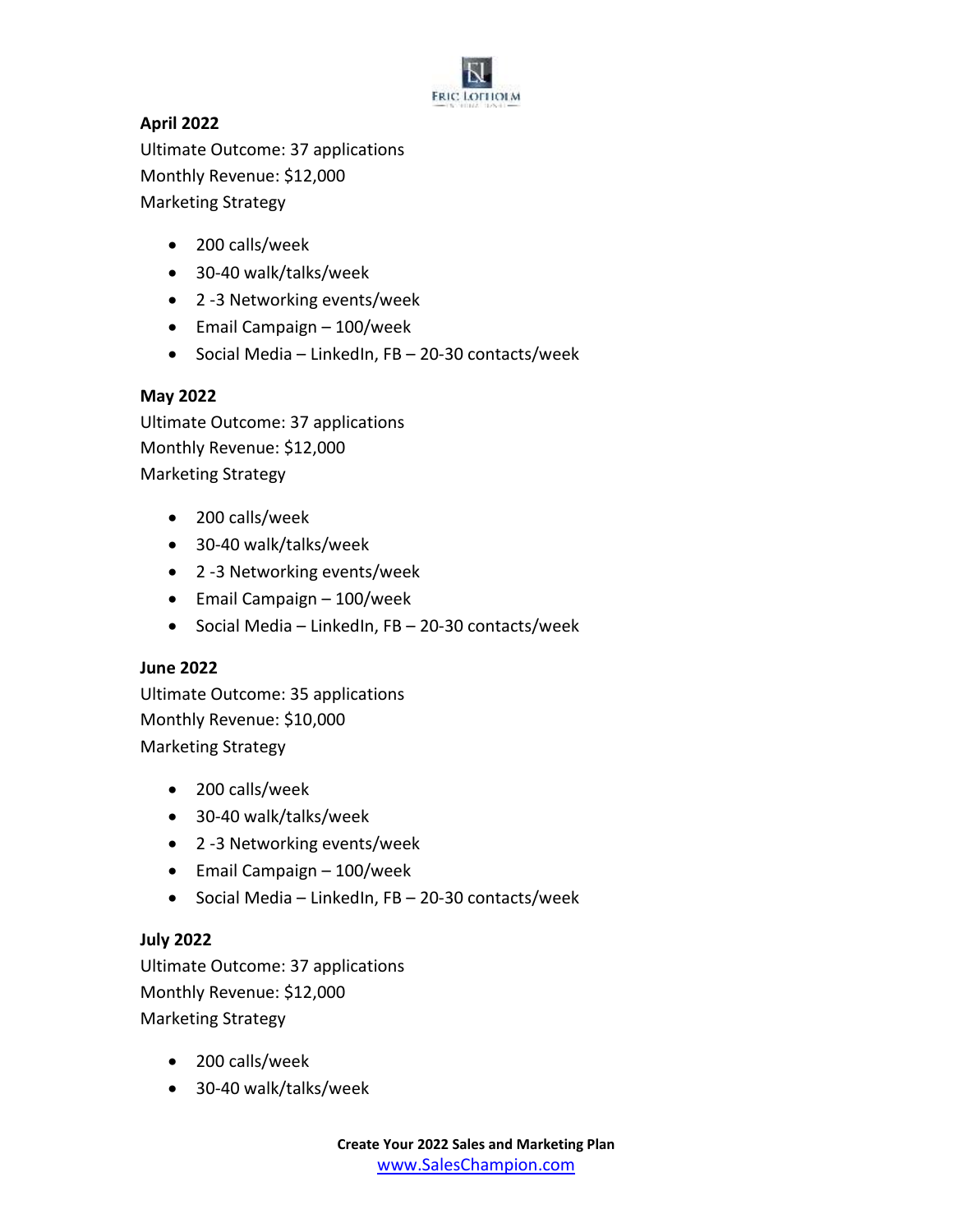

- 2 -3 Networking events/week
- Email Campaign 100/week
- Social Media LinkedIn, FB 20-30 contacts/week

## **August 2022**

Ultimate Outcome: 37 applications Monthly Revenue: \$12,000 Marketing Strategy

- 200 calls/week
- 30-40 walk/talks/week
- 2 -3 Networking events/week
- Email Campaign 100/week
- Social Media LinkedIn, FB 20-30 contacts/week

## **September 2022**

Ultimate Outcome: 35 applications Monthly Revenue: \$10,000 Marketing Strategy

- 200 calls/week
- 30-40 walk/talks/week
- 2 -3 Networking events/week
- Email Campaign 100/week
- Social Media LinkedIn, FB 20-30 contacts/week

## **October 2022**

Ultimate Outcome: 37 applications Monthly Revenue: \$12,000 Marketing Strategy

- 200 calls/week
- 30-40 walk/talks/week
- 2 -3 Networking events/week
- Email Campaign 100/week
- Social Media LinkedIn, FB 20-30 contacts/week

**November 2022** Ultimate Outcome: 37 applications